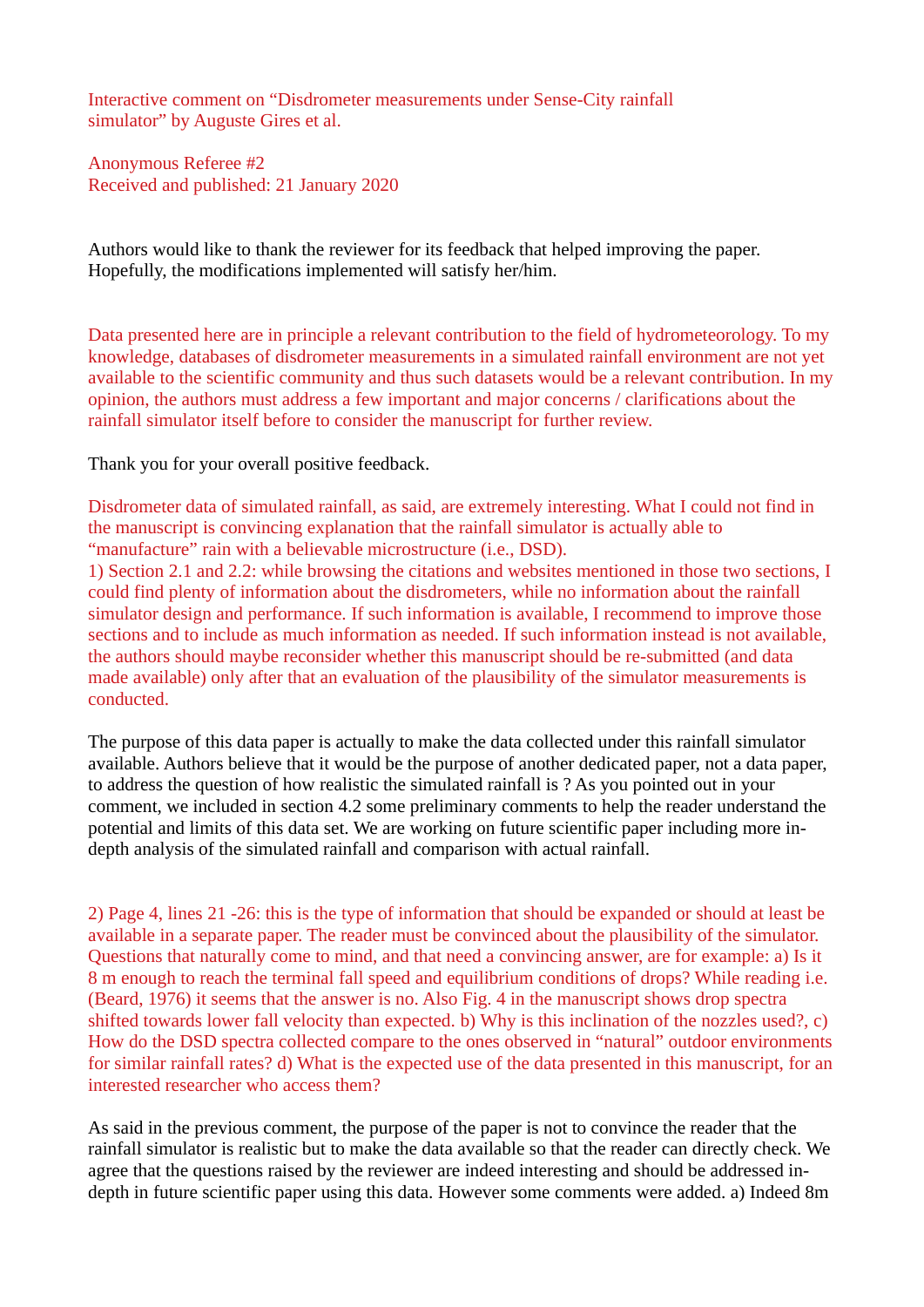is not enough and this was actually already mentioned in section 4.1. The reference to Beard (1976) was added. b) The inclination is actually in the design of the nozzle provided by the manufacturer for the two level of rain rates. It was clarified in section 2.2. c) Some preliminary comments, with the introduction of the mass-weighted diameter Dm are actually in section 4.2. d) An example of use is to understand, depending on the application, how the variations with regards to actual rainfall should be accounted for in the interpretation of the reproducible experiments carried out with this simulator.

## **Comments**

1) Page 2, line 5: Are the two devices here the two disdrometers or the disdrometers and the rainfall simulator?

It is a reference to the disdrometers only. This was clarified and the title of section 2.1 also updated by replacing "devices" by "disdrometers".

2) Page 2, lines 6-8: I find it a bit confusing. It seems to imply that information about this set-up is available in other manuscripts, while I could only find information about disdrometer measurements and not about the most important item, i.e. the rainfall simulator.

It was clarified that it is a reference to an outdoor measurement campaign involving only the disdrometers.

## 3) Page2, Line 18: I suggest also (Löffler-Mang & Joss, 2000)

Indeed this initial paper on the Parsivel is relevant to be cited here. This was done.

# 4) Page 2, line 22: please mention what happens when two or more drops cross the measurement area simultaneously.

It is for rainfall an very rare event. It will basically be seen as a larger drop. Following the reviewer's comment, this was clarified in section 2.1.

#### 5) Page 4, line 24: add schematics of the system.

The nozzles are distributed for the heavy rain over two separate lines of length 8.03 m split by 1.44 m. The nozzles are distributed for the light rain over two other separate lines of length 8.03 m split by 1.56 m. As suggestion by the reviewer as well as the reviewer #1, the positions of nozzles and line of nozzles are now displayed in Fig. 2 and 3.

#### 6) Table 2: add information about rainfall intensity.

This was done.

## 7) Section 3: I suggest to provide also NetCDF data files.